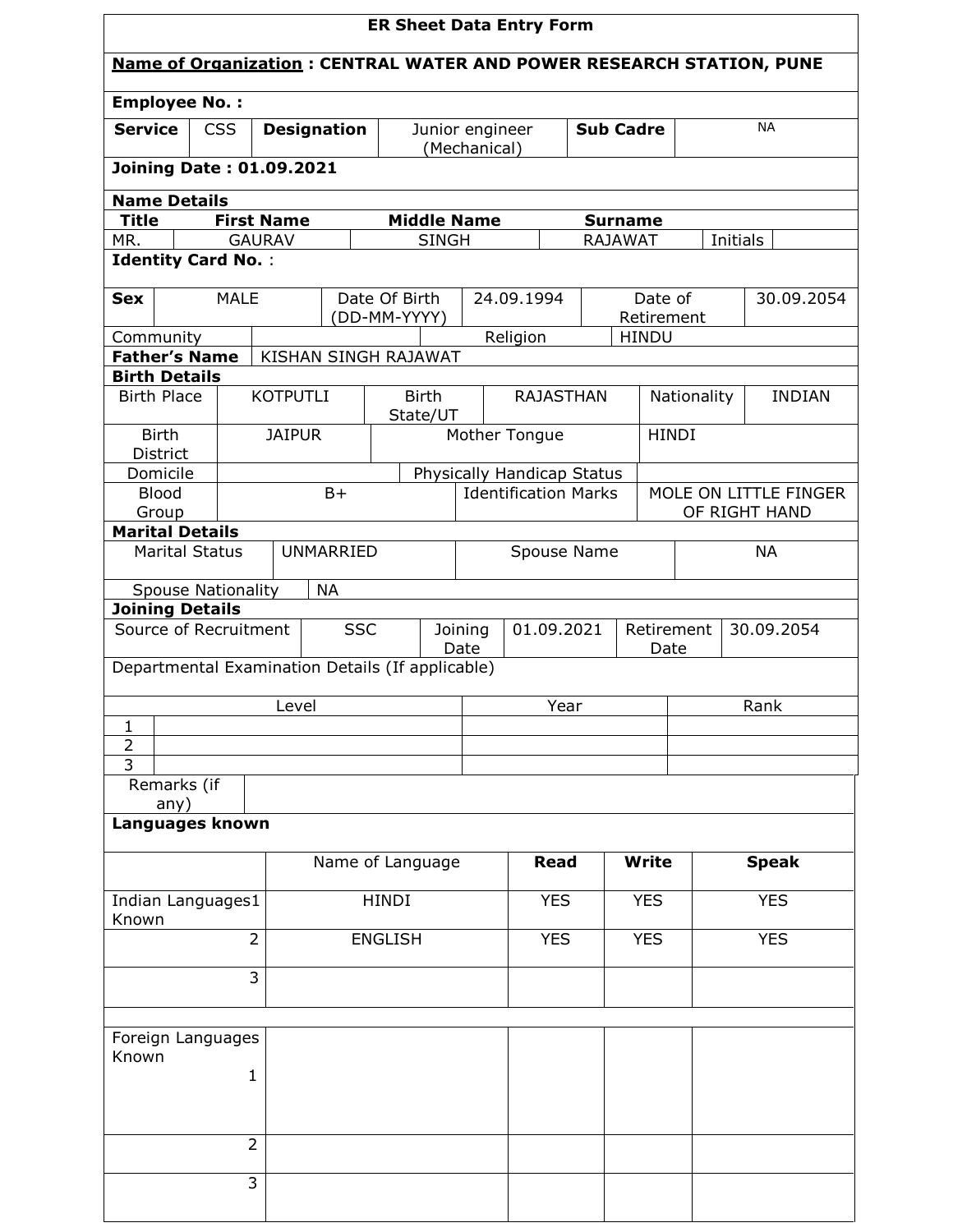## Details of deputation (if applicable)

| Name of the Office | Post held at that<br>time in parent office | Name of post<br>(selected for<br>deputation | Period of deputation |      |  |
|--------------------|--------------------------------------------|---------------------------------------------|----------------------|------|--|
|                    |                                            |                                             | Since                | From |  |
|                    |                                            |                                             |                      |      |  |

## Details of Foreign Visit

| SI.<br>No. | Place of Visit | Date of<br>visit | Post held at<br>that time | Whether it<br>is a<br>personal or<br>official visit | Details of visit |
|------------|----------------|------------------|---------------------------|-----------------------------------------------------|------------------|
|            |                |                  |                           |                                                     |                  |

## Transfer/Posting Detail (if applicable)

| Place | Period of posting |      |  |  |  |  |
|-------|-------------------|------|--|--|--|--|
|       | Since             | From |  |  |  |  |
|       |                   |      |  |  |  |  |
|       |                   |      |  |  |  |  |
|       |                   |      |  |  |  |  |
|       |                   |      |  |  |  |  |

| Qualification (Use extra photocopy sheets for multi qualifications, experience, training, awards details) |                           |                 |                      |                                        |      |                |                        |                                  |           |  |
|-----------------------------------------------------------------------------------------------------------|---------------------------|-----------------|----------------------|----------------------------------------|------|----------------|------------------------|----------------------------------|-----------|--|
| Qualification                                                                                             |                           |                 | Discipline           |                                        |      |                | Specialization 1       |                                  |           |  |
| B.E.                                                                                                      |                           |                 |                      | MECHANICAL ENGINEERING                 |      |                |                        |                                  |           |  |
| Year                                                                                                      |                           | <b>Division</b> |                      | CGPA/ % Marks                          |      |                |                        | Specialization 2                 |           |  |
| 2016                                                                                                      |                           |                 | <b>SECOND</b>        |                                        | 55.6 |                |                        |                                  |           |  |
| Institution                                                                                               |                           |                 | University           |                                        |      | Place          |                        |                                  | Country   |  |
| <b>MBM JODHPUR</b>                                                                                        |                           |                 | <b>JNVU</b>          |                                        |      | <b>JODHPUR</b> |                        |                                  | India     |  |
| <b>Experience</b>                                                                                         |                           |                 |                      |                                        |      |                |                        |                                  |           |  |
|                                                                                                           | Type of Posting           |                 |                      |                                        |      |                | Temporary              |                                  |           |  |
|                                                                                                           |                           |                 |                      |                                        |      |                |                        |                                  |           |  |
|                                                                                                           | Designation               |                 |                      |                                        |      |                | <b>JUNIOR ENGINEER</b> |                                  |           |  |
|                                                                                                           |                           |                 |                      |                                        |      |                |                        |                                  |           |  |
|                                                                                                           | Ministry                  |                 |                      |                                        |      |                | Ministry of Jal shakti |                                  |           |  |
|                                                                                                           |                           |                 |                      | Department of Water Resources, RD & GR |      |                |                        |                                  |           |  |
|                                                                                                           | <b>MOWR</b>               |                 |                      | <b>CWPRS</b>                           |      |                |                        |                                  |           |  |
|                                                                                                           | Office                    |                 |                      | Place                                  |      |                |                        |                                  |           |  |
| CWPRS, KHADAKWASALA, PUNE                                                                                 |                           |                 |                      |                                        |      |                | <b>PUNE</b>            |                                  |           |  |
|                                                                                                           | <b>Experience Subject</b> |                 |                      | Period of Posting                      |      |                |                        |                                  |           |  |
| Major                                                                                                     |                           |                 |                      | Minor                                  |      |                | From                   |                                  | To        |  |
|                                                                                                           |                           |                 |                      |                                        |      |                |                        |                                  |           |  |
| Note:-Refer the Annexure to fill above Major, Minor Subjects and below given training                     |                           |                 |                      |                                        |      |                |                        |                                  |           |  |
| subject(minimum 1 week & above)                                                                           |                           |                 |                      |                                        |      |                |                        |                                  |           |  |
| Training                                                                                                  |                           |                 |                      |                                        |      |                |                        |                                  |           |  |
| <b>Training Year</b>                                                                                      |                           |                 | <b>Training Name</b> | <b>Training Subject</b>                |      |                |                        |                                  |           |  |
|                                                                                                           |                           |                 |                      |                                        |      |                |                        |                                  |           |  |
| Level<br>Institute Name, Place                                                                            |                           |                 |                      | Field Visit Country                    |      |                |                        | Field Visit Place (within India) |           |  |
|                                                                                                           |                           |                 |                      |                                        |      |                |                        |                                  |           |  |
| Sponsoring Authority                                                                                      |                           |                 | Period of Training   |                                        |      |                | Duration               | Result                           |           |  |
|                                                                                                           |                           |                 | From                 | To                                     |      |                | in Weeks)              |                                  | Qualified |  |
|                                                                                                           |                           |                 |                      |                                        |      |                |                        |                                  |           |  |